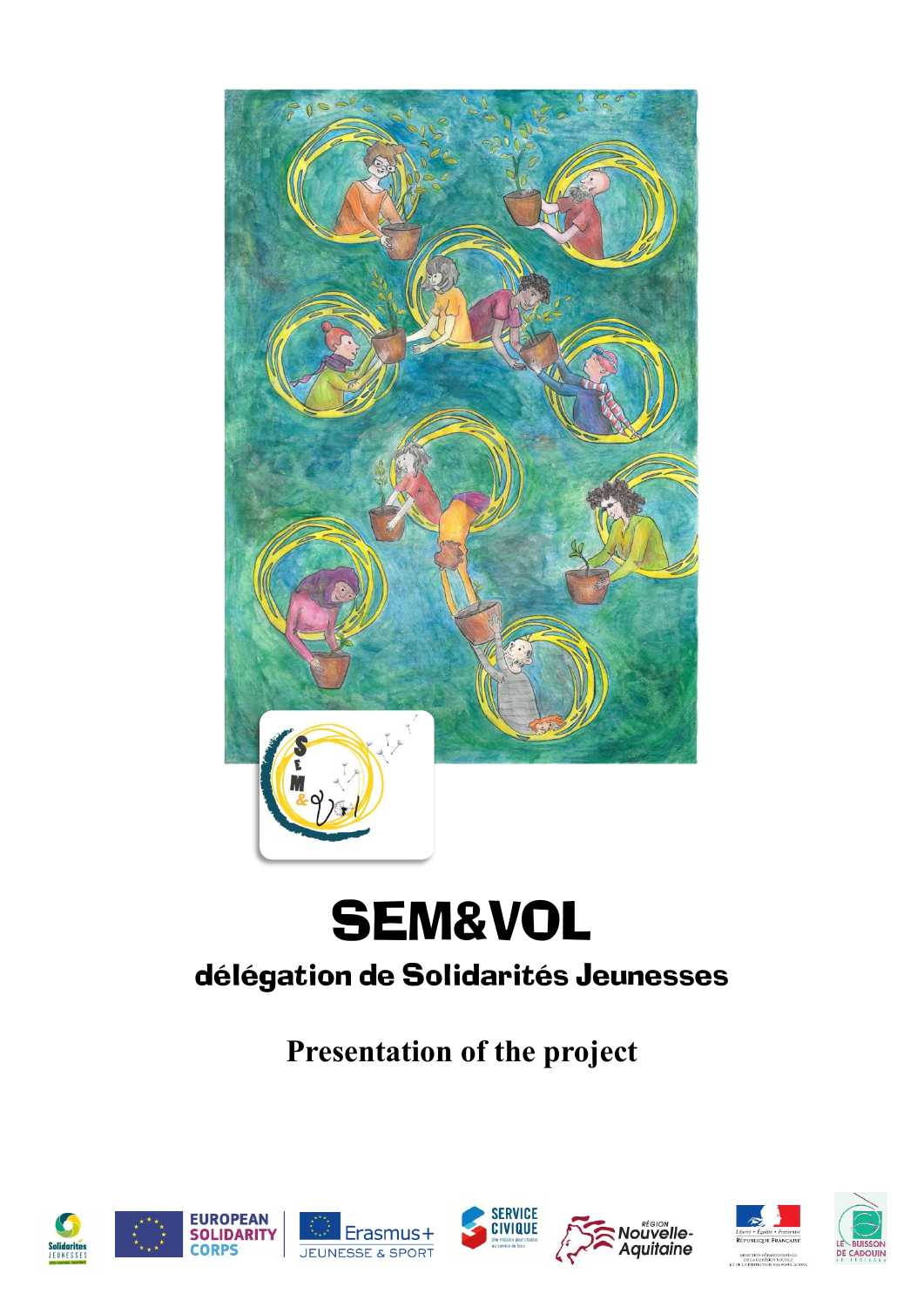## SEM&VOL delegation of Solidarités Jeunesses



**SEM&VOL** is the eighth independent association of the Movement of Solidarités Jeunesses, which is located in Dordogne, Nouvelle-Aquitaine (a region in the south-west of France).

**Solidarités Jeunesses** [\(www.solidaritesjeunesses.org\)](http://www.solidaritesjeunesses.org/) is a youth and community education association, under the French law of 1901, belonging to several international networks.

In France, Solidarités Jeunesses consists of 7 affiliated territorial associations and 1 partner organisation. Based on commonly established goals, the affiliated associations reflect the dynamic of the movement at a local level. Most of these structures host international volunteers as well as young people in need of social integration and are involved in the local development of their regions through a variety of activities.

Altogether, the movement has over 1200 members, of whom 300 are involved in actions all year round**.** 

This movement brings together people of all ages, united around common projects and social responsibility practices, with the aim of acting:

- In favour of an active and responsible citizenship ;
- Against the exclusion of the most disadvantaged ;
- In favour of a local development respectful of the individual, the environment and cultural heritage ;
- In favour of the breaking down of boundaries between generations, cultures and nations;
- In favour of tangible peace-building actions.

**Sem&Vol** was founded in 2013 in a village called Le Buisson de Cadouin, on the occasion of its first international project. Since this year, several European exchanges (Erasmus+) have been hosted by the delegation, bringing together many people from around the world and the local population. All the exchanges were highly successful. In 2015, the municipality of Le Buisson de Cadouin offered us to use the premises of the school in Cadouin, which had to close due to a shortage of children and the proximity of the school in Le Buisson, to host young people coming from elsewhere. Nowadays, Sem&Vol located the volunteers hosting centre in the centre of this village – a small vibrant and welcoming village of only 300 inhabitants, which is attached to the larger rural community of Le Buisson (around 2600 inhabitants). It permitted Sem&Vol to expand its activities by proposing other local development and grassroot actions: over this period of time, more than 40 international voluntary workcamps were hosted by different villages in the Dordogne.

The association Sem&Vol, affiliated to Solidarités Jeunesses, works towards:

- $\bullet$  the voluntary participation of all in social life at local, national and international levels,
- a local development respectful of the individual, the environment and cultural heritage,
- intergenerational, intracultural, intercultural and international meetings and exchanges,
- tangible peace-building actions,
- reflection, practices and projects in the field of environmental education in line with a sustainable development approach.

The association is also expanding the action of the National Movement of Solidarités Jeunesses in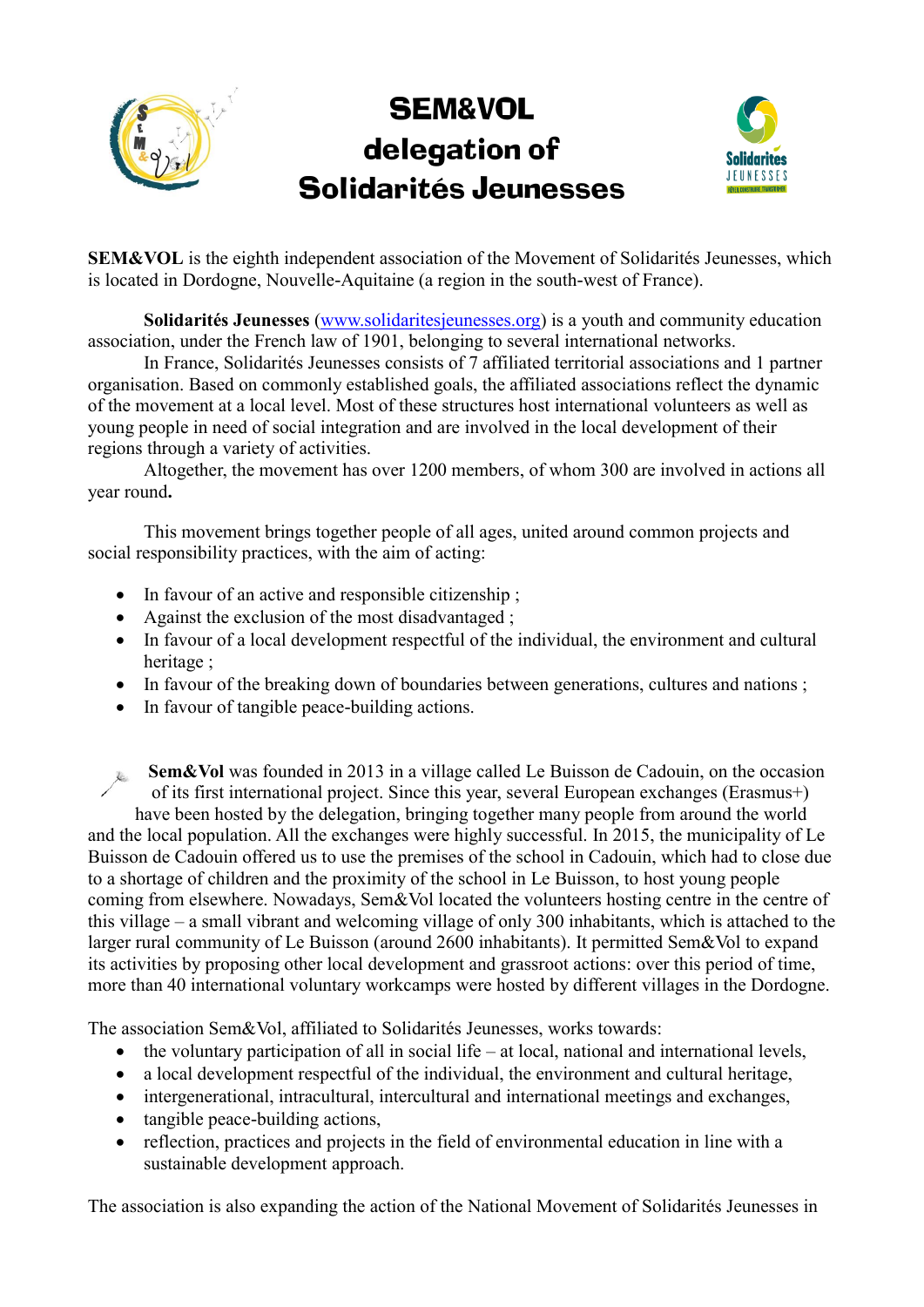Dordogne, supporting the momentum in favour of rural life. We are trying to allow as many people as possible to actively contribute to the development of their region *(cultural heritage, heritage sites, environment, social life)*, take part in national and international mobility programs *(short-, medium and long-term volunteering)*, have access to diverse cultural and intercultural practices *(territory development, presence of international volunteers, European exchanges)*, benefit from the resulting dynamic atmosphere, which encourages people to get involved in other projects and actions adapted to the Périgord, (the Dordogne) and connect with people, create new openings and broaden their horizons.

The main objectives of our actions are:

- To host local youth on civic service missions and volunteers under the European Solidarity Corps program, to help develop our association and promote the different activities we carry out in our region.
- To support already existing activities of the association and create new ones to maintain the link with local people through participating, organizing and managing intercultural and working activities.
- To develop our short-term projects in the region *(workcamps, international exchanges, training sessions, hosting groups …)* in order to enable international experience close to home to local youth to have and to gain more autonomy through intercultural and interpersonal learning as well as the experience of collective life.
- To boost the promotion of volunteering to the local youth *(training sessions, forums, presentations in secondary schools, "local missions" – community aid projects for young people – youth information centres, …)* to inform them about international mobility, civic engagement and volunteering.
- On a broader level, through our actions, we are working towards breaking down barriers between different publics, and working on the projects where the experience of living and working together contributes to the fight against social exclusion.

One of the values of our association is developing partnerships with different municipalities of the region (Nouvelle Aquitaine), as well as with public institutions and local associations. Each project is designed in partnership with a local organisation and our involvement provides support to a local action by bringing the international component and our popular education values.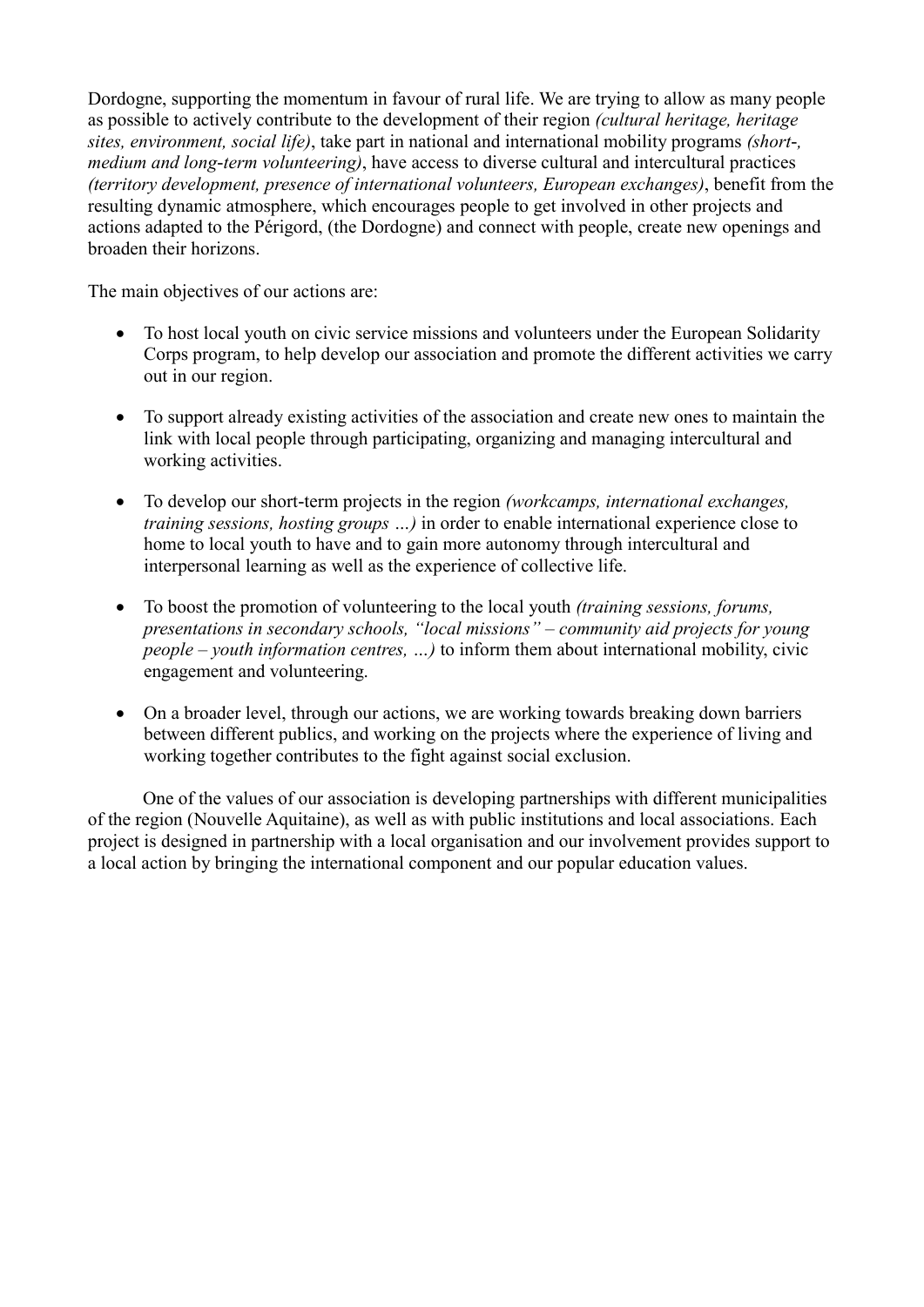#### **VOLUNTEERING WITH SEM&VOL**



Hosting French and international volunteers is a fundamental part of our mission: these medium and long-term exchanges are the direct expression of our values and will to contribute to our territorial development.

Volunteers come with the desire to experience collective life *(sharing responsibilities: cooking the meals, washing up, housework, spending time together, discover the region …)*, but also to discover new activities with concrete learning objectives – for example, manual, technical and linguistic skills.

Right from the start, Sem&Vol focus its priorities on local development through the activities undertaken with local partners. Every volunteer is working with these local associations and institutions participating in existing projects and developing new activities depending on their abilities, skills, motivations and wishes *(ex : leading extra- curricular activities, intervening in primary and secondary schools, organising activities for the EHPAD's residents – nursing home for elderly people, taking part in local festivities – marching band, theatre, fabricating scarecrows, etc.)*.

In this way, the volunteers will be actively involved in the development of our associative project and our activities. They will have the opportunity, if they wish to, to develop a personal project in relation to the collective project. Through the activities volunteers will improve how to work in a team, how to communicate and handle an intercultural context.

At the same time, we wish to host and organize specific projects with groups of local young people as well as with young people in difficulty and/or training groups. The volunteers are taking part in these projects as well as in the setting up of actions to promote international mobility within the area *(meetings, forums, sharing their experiences with groups of young people, encountering the association's institutional partners …)*.

During summer, Sem&Vol organizes international volunteer workcamps and youth exchanges in the area. They usually take place over a three-week period in surrounding rural communities. There are different kinds of projects: renovation or restoration of local heritage sites *(fountains, old public washing places…)*, the promotion of cultural heritage *(recovery of historical memory and cultural identity through reports, exhibitions, …)*, the protection of the environment *(cleaning a riverbank…)*, the organisation of arts and/or cultural activities, festivals…

In order to lead international volunteer summer projects, the volunteers hosted by our association will be encouraged to take part in internal training courses.

In addition, volunteers will be helping to transform a disused school into a collective living space. Cadouin's inhabitants were deeply affected by the closing of the school at the end of 2015 and most of them are looking forward to the transformation of these premises.

We encourage volunteers to take on responsibility at different levels and we foster the learning of organisational and logistics skills; we also offer the possibility of exploring creative and artistic activities which can be used in workshops where people can express themselves verbally, corporally and/or artistically.

Thus, it is important for everyone to identify the needs and to assess the interests as well as the objectives to be reached. In this way, we seek to empower and guide the volunteers towards a certain amount of autonomy and active citizenship.

The monthly timetable that we have established will give you the opportunity to gain technical knowledge and skills in various areas: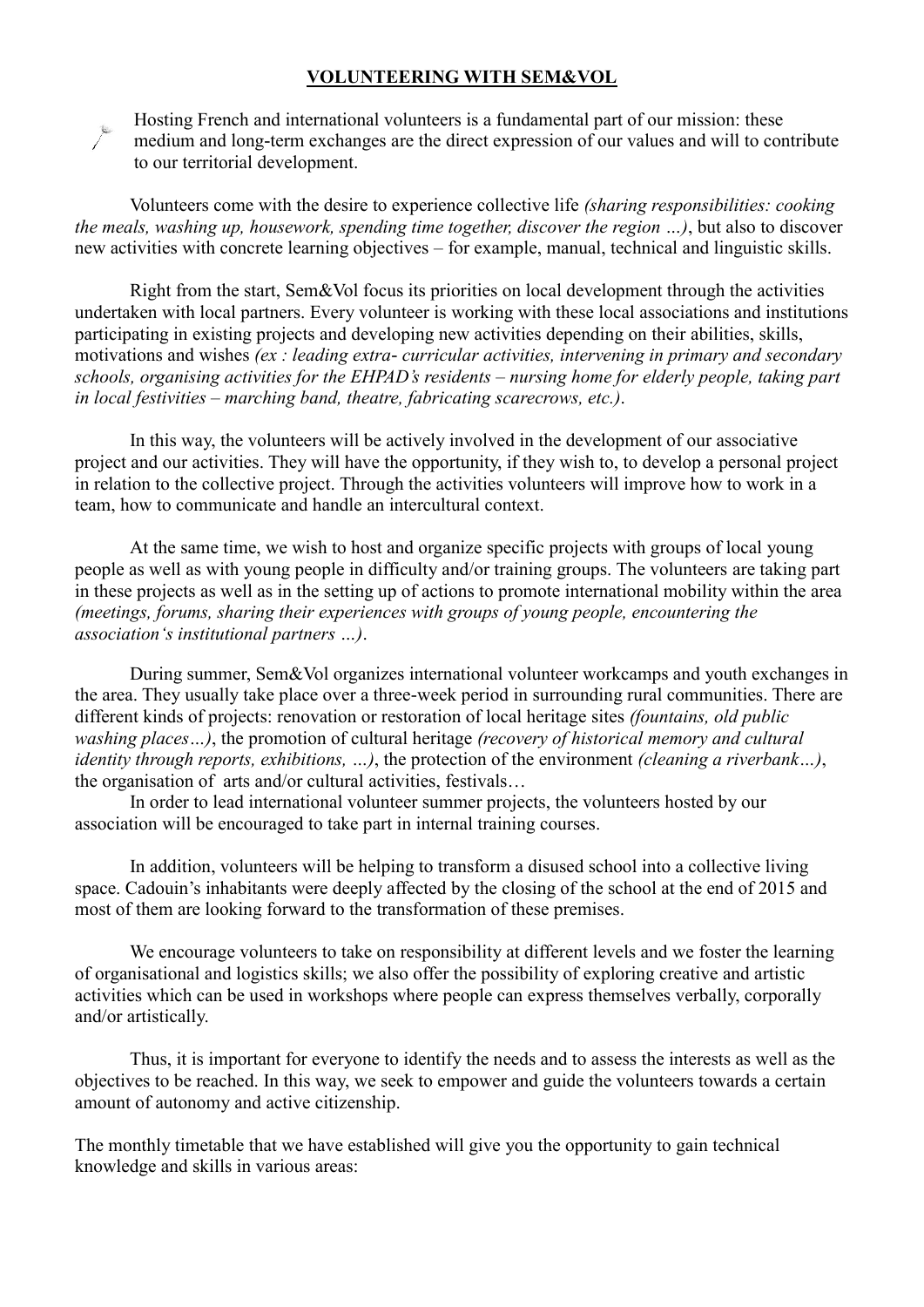- **Daily workcamp** *(minor masonry work, woodwork, painting, environmental work)*
- **Organisation and participation in local intercultural** activities such as interventions in schools, creative workshops for specific audiences *(you can choose: children, teenagers, elderly people, ...)*, local events as well as language classes once a week ;
- **Building networks between local and our associations**, to guarantee better communication and a greater coherence in territorial actions ;
- **Promotion of the association and volunteering** *(presentations, creation of communication media for Sem&Vol, etc.)*

In addition, once a week, a group team meeting will take place to work together on activity planning, budget management and to evaluate the week. These moments of sharing also serve to defuse certain conflicts that are not uncommon in an intercultural setting. We propose a democratic and collective approach to decision-making in order to develop the positioning and critical thinking necessary for constructive cohabitation.

*Example of typical week (the rules of collective life are set together):*

MONDAY TO FRIDAY 08h30 - 09h00: Breakfast/Housework 09h00 - 12h30: Work site/projects 12h30 - 14h00: Lunch and cleaning up after 14h00 -17h00: Activities and local interventions, language classes, meetings (regulation and coordination) 19h30: Dinner

SATURDAYS and SUNDAYS are dedicated to discover the region and French culture and, occasionally, to host groups and/or take part in local cultural events.

Many of these activities will take place in the volunteers' accommodation premises or in the host village, but also in neighbouring villages and throughout the Dordogne department.

#### **Participants profile:**

We wish to welcome people from different backgrounds in keeping with our social equity values. Our aim is to enable everyone to develop skills, but also to pass on their own knowledge to the others. We believe this will help each person to see him or herself as an individual within a group and to grow in respect and consideration for others.

We expect our volunteers to have a good understanding of our overall project and to be motivated to be part of a team. We regard volunteering as an exchange between a volunteer who offers his/her time and energy to a collective project and a host community that in turn provides the volunteer with learning and testing ground as well as a space for personal development.

It is important for us, that is why we await from the volunteers to invest themselves into technical part of the work, by **bringing energy and technical knowledges**, as well as, to invest into animation and intercultural part of the activities by **bringing ideas and organisational abilities**. Nevertheless, the most important element for our association remains the motivation and the willingness of the volunteers to invest themselves wholeheartedly in Sem&Vol.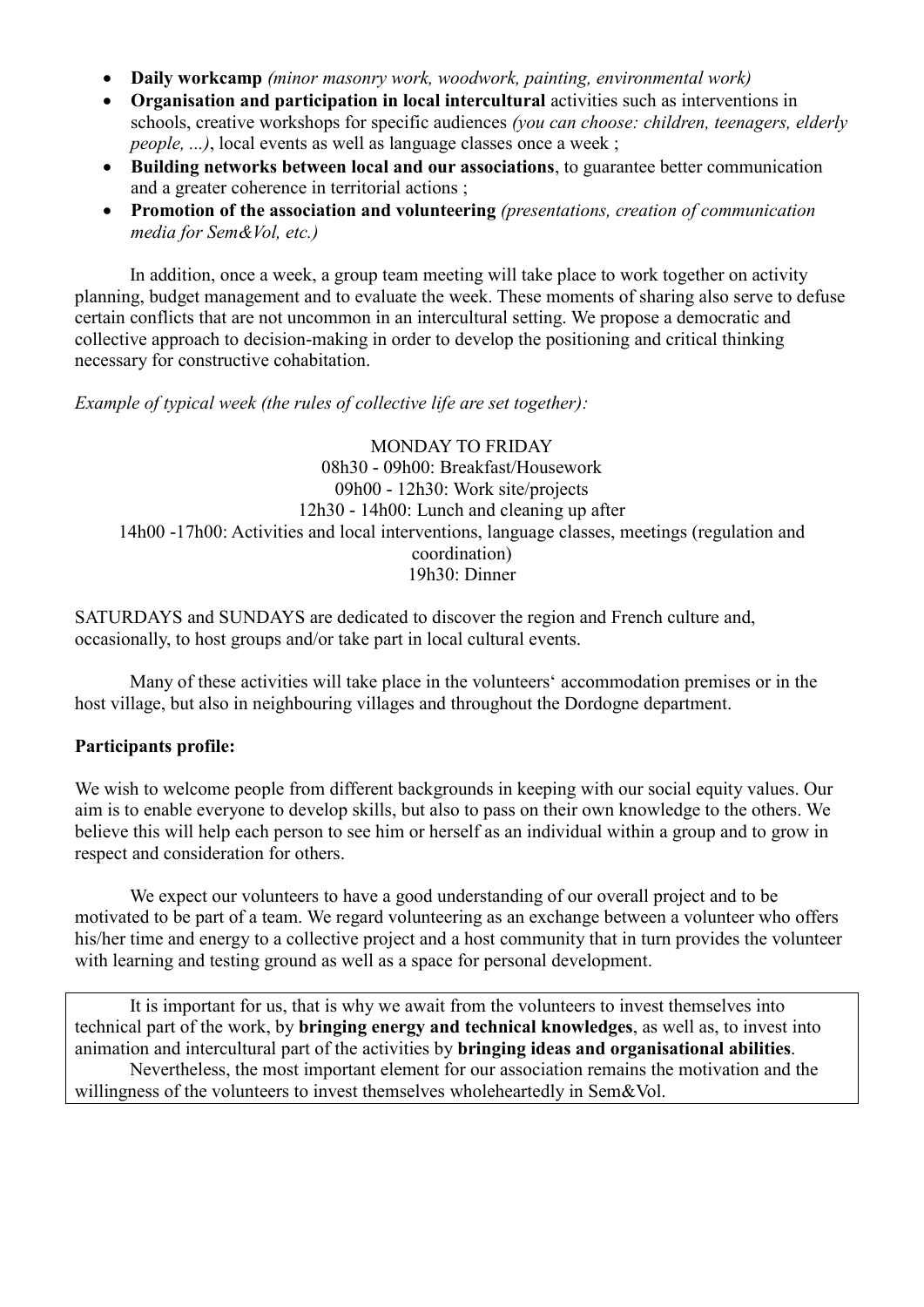#### **PRACTICAL INFORMATION:**

#### **Few words about the hosting village:**

Sem&Vol is located in Cadouin in the department of Dordogne, in Nouvelle Aquitaine, known for its prehistoric sites.

In a very rural context, the main economic activity in the area is cultural and green tourism. It is a lively rural community lying in the heart of unspoilt land, by the Dordogne river, close to a forest of 25 000 hectares. The village is surrounded by vineyards, medieval fortified towns ("bastides"), medieval castles, prehistoric caves and shelters (Lascaux, Les Eyzies, Maxange): the quality of life here is high. The population living here is mainly working class but many inhabitants work in Périgueux, Sarlat or Bergerac: Cadouin is located between these three towns.

The municipality and the local counsellors of this rural community have been organising activities hosting young Europeans since 2013; they are deeply involved in local associative life, encouraging international mobility as well as young people.

Nearly 50 associations are to be found in Le Buisson and its neighbouring villages (Cadouin and Paleyrac). They are spaces for public debates, run principally by committed volunteers. They offer the opportunity to acquiring skills about living in community and encouraging citizenship awareness. These associations play an important role in the rural community and are the backbone of many activities which take place there: sport, leisure activities, cultural activities, cultural heritage and social actions…

To learn more about the area, go to this link: <https://www.pays-bergerac-tourisme.com/fr>

#### **Do not forget to take with you:**

- Sleeping bag or duvet and 2 fitted sheets
- A good pair of walking shoes and work clothes
- Wet weather clothing and warm clothes
- Musical instruments, recipes, music, photographs, etc.
- Swimwear if you wish to swim
- Student card if you have one

*For EU residents, you need to procure a European Health Insurance Card and bring it with you. For non-EU residents, you need to take out an adequate social security insurance coverage for the duration of your stay and bring the attestation with you.*

#### **Contacts:**

**Address of the association**: 6 bis rue du Saint Suaire – 24480 Cadouin

The nearest airports are the airports of Bordeaux or Toulouse. You will then have to catch a train to the station of Le Buisson.

Information on train timetables and itineraries is available at<https://www.oui.sncf/billet-train>

**Contact/Project coordinator**: Valeria Baccigalupi Phone number - 0033(0)6 77 95 77 46 E-mail - [semetvol@gmail.com](mailto:semetvol@gmail.com)